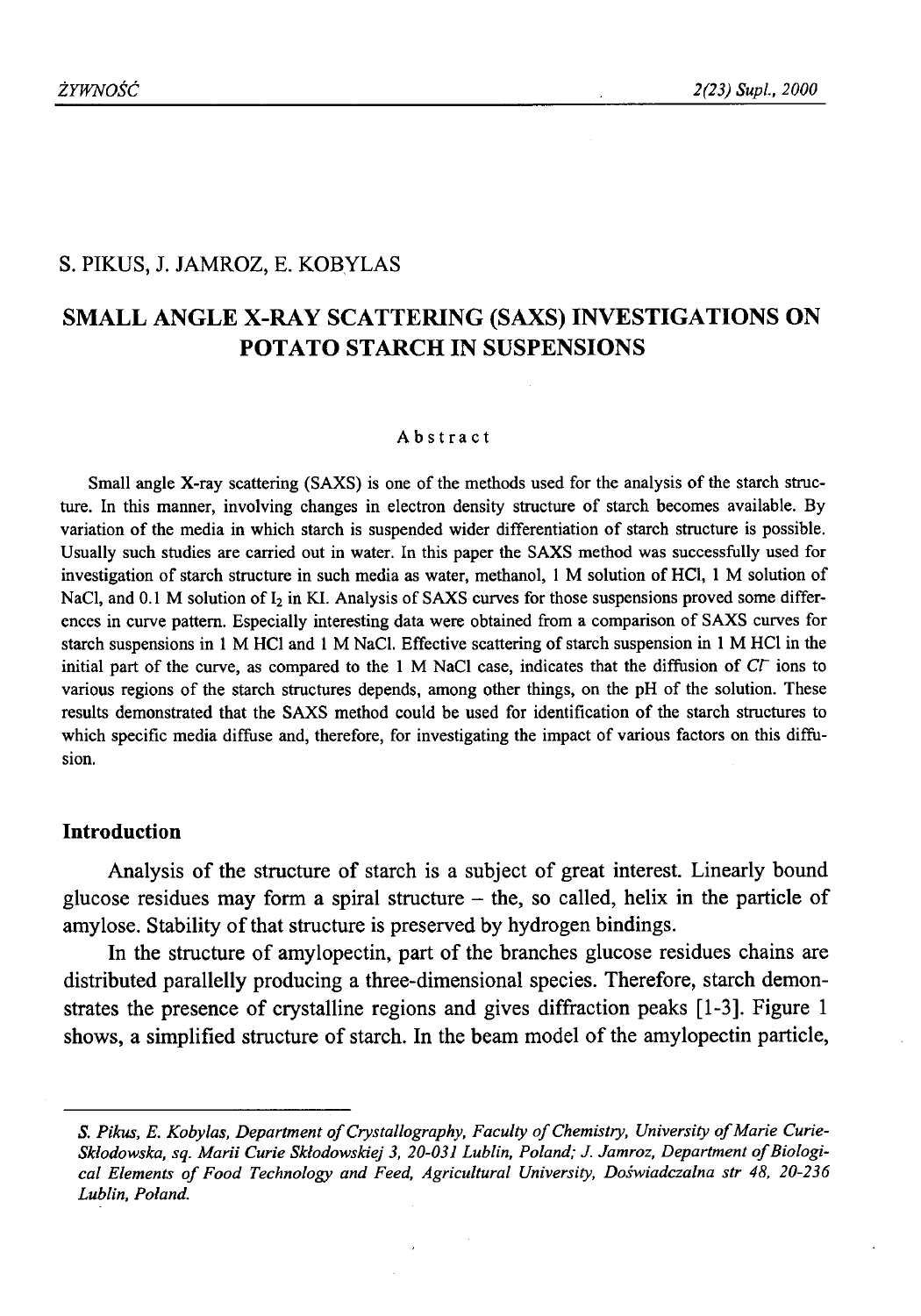one can distinguish dense parallel periodically arranged fragments considered as crystalline regions (Fig. la).



Fig. 1. Scheme of starch structure (la, lb, lc) and an example curve of SAX scattering of the potato starch suspension in water (Id).

Also amorphous regions can be recognised, where few amylopectin chains are not ordered. Those regions are placed alternately, which derives from daily and nightly starch accretions. Thus the structure of amylopectin grain can be presented in a way shown in Fig. lb. It is a lamellar, semi-crystalline structure. Figure lc shows placement of amylopectin grains in relation to the amorphous amylose. The above scheme is greatly simplified, but sufficient in terms of possibilities of using the SAXS method for starch structure investigations [4-7]. Actually, crystalline and amorphous layers of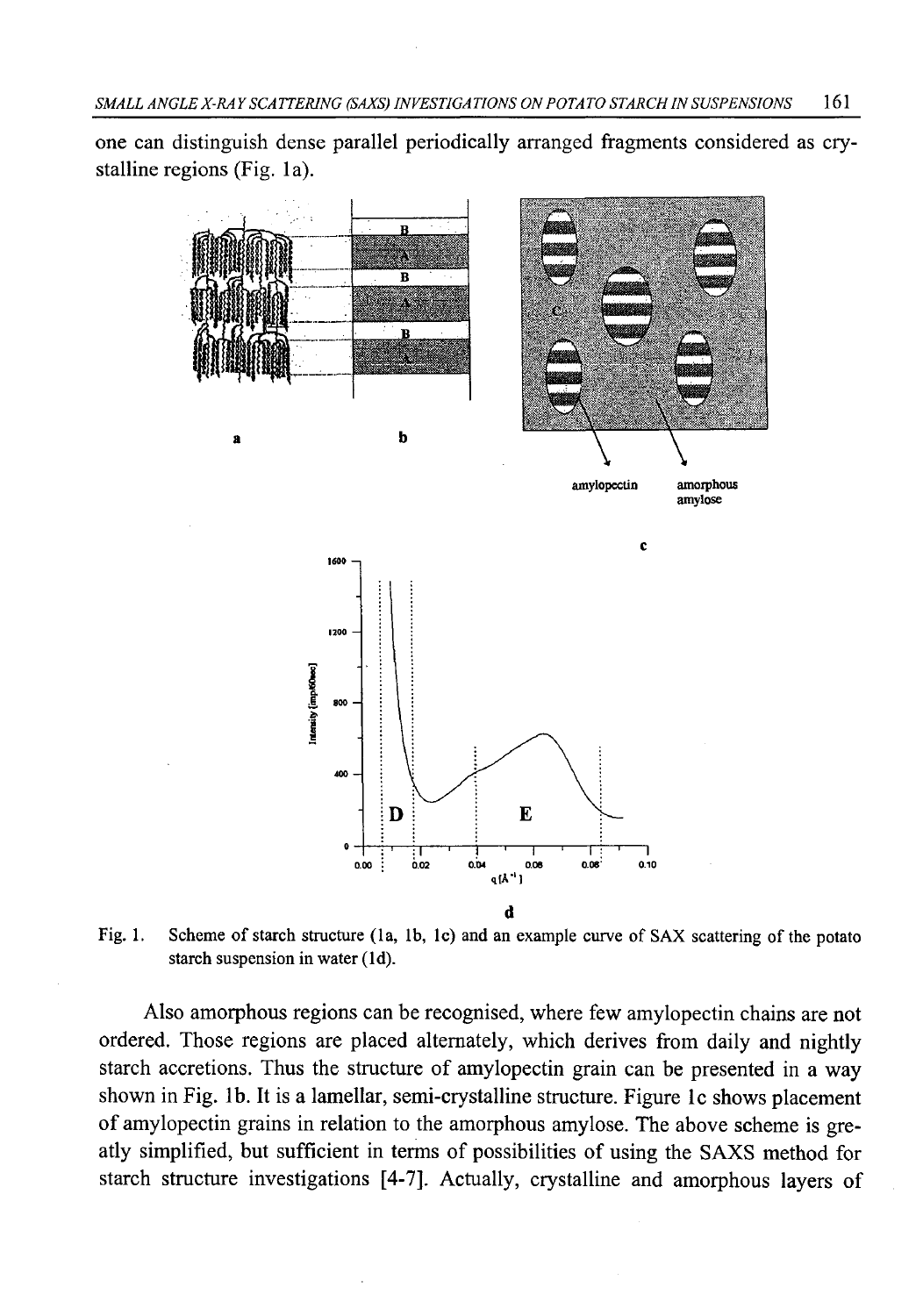amylopectin are bedded in shape of mutually shifted growth rings, which gives a tetragonal superstructure.

Small angle X-ray scattering always occurs if in the investigated material there are areas (regions) that vary in terms of electron density from the environment. The greater the difference in electron density, the greater intensity of scattering. Also the size of those regions affects the shape of the scattering curve. The bigger the scattering objects, the smaller the angel of the scattering. The SAXS method can, therefore, be used for investigating objects (areas) of dimensions of 1-1000 nm.

Investigating the starch structure in terms of electron density distribution (within the limits of region size of 1-1000 nm, not on the atomic level) one may expect some differences between the amorphous part and the crystalline part of amylopectin (A-B) and between amylopectin and amylose (A-C, B-C). In dry starch, the differences in electron density between the mentioned regions are very small. Therefore, SAX scattering is so small that it is impossible to interpret it in terms of starch composition. The situation changes when electron density of one of the phases is changed using different methods. It can be obtained by preparing a water suspension of starch. It turns out that water diffuses to the areas (regions) of starch in a non-uniform way and therefore it differentiates its structure in terms of electron density. Figure Id shows an SAXS curve for native potato starch suspended in water.

As it can be seen, the SAXS curve after its initial fast decrease, shows a peak at a value of the q vector equal to 0.063  $\AA^{-1}$ , which corresponds with the interplanar spacing  $d = 100$  Å The initial section of the curve, marked in broken lines (D), is responsible for the presence of differences in electron density of great areas of amylopectin in relation to amorphous amylose (A, B-C). Presence of the peak (E) derives from the occurrence of alternate regions A and B in the structure of amylopectin and the d value approximately determines thickness of the layer A+B [4]. As mentioned above, such form of the SAXS curve was registered for water suspensions of starch, when water easily diffuses to regions B, and not to regions A, which increases the difference of electron density and causes the occurrence of the peak. Change in electron density of region C causes changes in the first part of the SAXS curve.

The points presented above lead to a conclusion that the SAXS method can be used to investigate the process of absorption of different media to different areas of the starch structure. Thus, the aim of this paper was to examine the SAX scattering of starch suspensions in various liquid media.

# **Material and methods**

Because the aim of this paper was to prove that diffusion of different compounds to the structure of starch affects the small angle scattering, measurements of a number of suspensions of potato starch in water, HC1, NaCl, iodine, and methanol were taken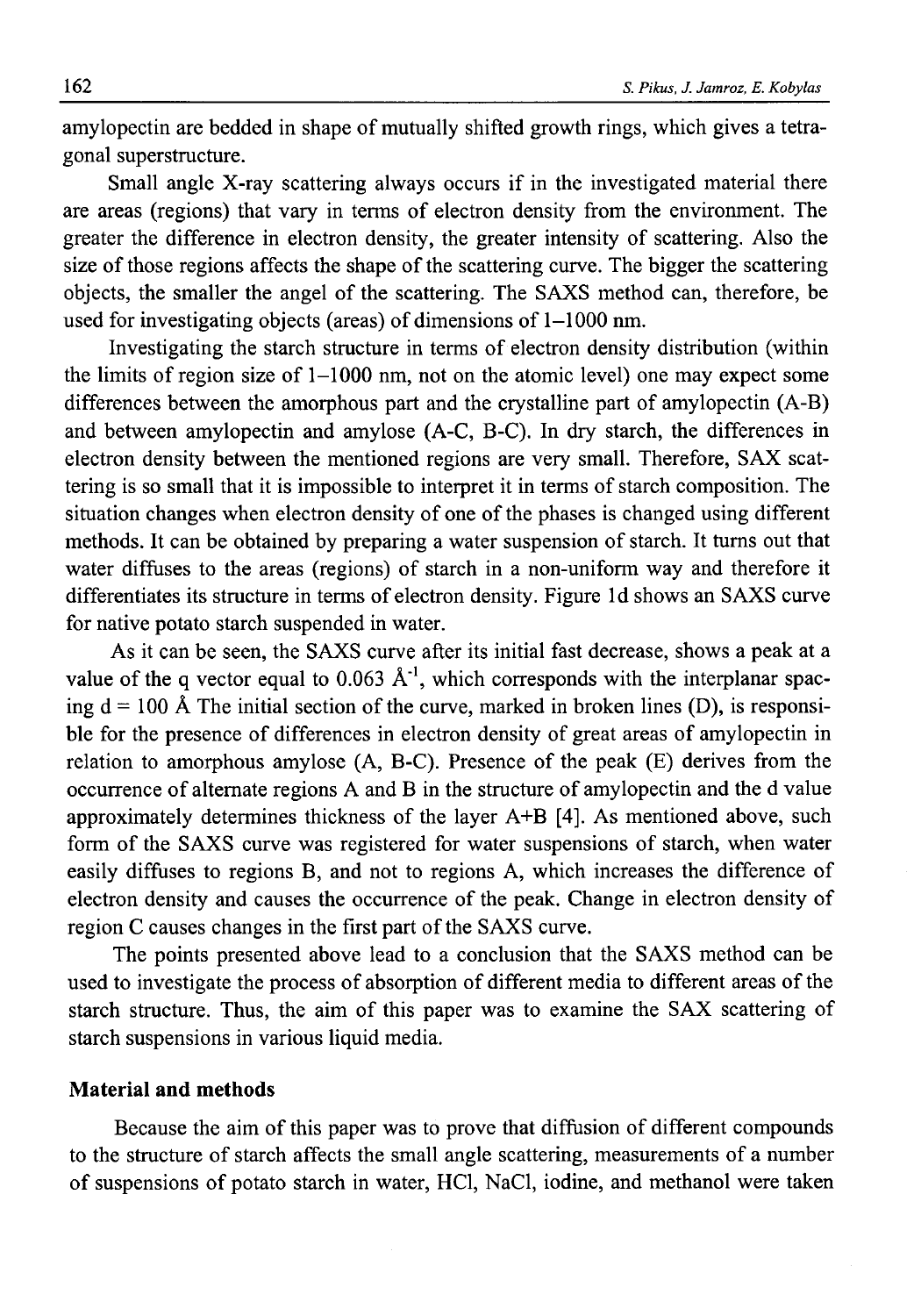using the SAXS method. Table 1 presents the chemical composition of the investigated suspensions.

Samples were prepared directly prior to the measurements. Potato starch was mixed with an appropriated solvent and the suspension was placed in a cuvette (thickness 0.5 mm) with windows covered with plastic foil.

#### Table 1

| Sample         | Starch concentration | Solvent                      |
|----------------|----------------------|------------------------------|
| S1             | 45%                  | water                        |
| S2             | 45%                  | <b>CH<sub>2</sub>OH</b>      |
| S <sub>3</sub> | 45%                  | 1 M HCl in water             |
| S4             | 45%                  | 1 M NaCl in water            |
| S5             | 45%                  | $0.1 M I2$ in 1M KI in water |

Chemical composition of the investigated suspensions.

## *SAXS measurements*

Measurements were performed on a slit-collimated Kratky camera using a Cu anode tube as the radiation source. A proportional counter with a nickel filter and a pulseheight analyser were used to measure the scattered intensity. The scattered intensity measurements were carried out for each of the investigated samples as well as for the empty cuvette (background scattering). The background scattering curve was each time subtracted from the scattering curve for an investigated sample. Absorption coefficient was also measured for each sample. Subsequently, the SAXS scattering curve were recalculated considering the differences in adsorption coefficient.

The measurements were carried out in the range 20 from 0.076 to 6.52° in 0.0076 to 0.038° intervals and counting time of 100 sec. Scattering curves are presented in the intensity versus q

$$
(q = \frac{4\pi \sin \theta}{\lambda}
$$
, where  $\lambda$  - X-ray wavelength, 2 $\theta$  - scattering angle).

Geometry of SAXS camera and other conditions of the SAXS experiments allowed for the treatment of the scattering curves obtained as slit-smeared data for beam of infinite length.

## **Results and discussion**

SAX scattering occurs when there are areas in the investigated sample which differ from the environment in terms of electron density. In a dry state, starch did not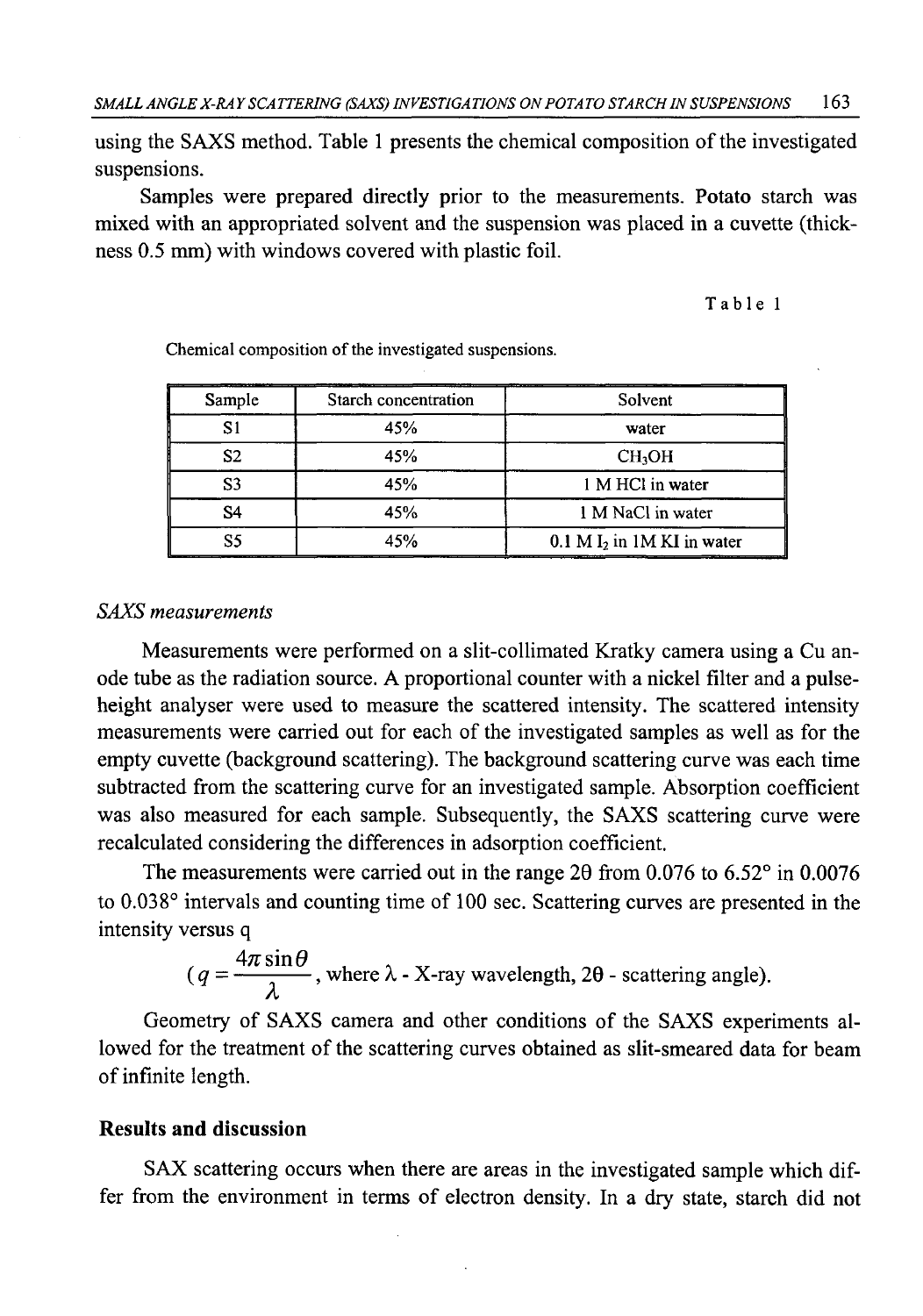show such a difference, but when water was added the situation changed. Water is absorbed faster by the amorphous part (especially in amylopectin), which increases the difference in electron density in the structure of starch. A clear peak then appears on the SAXS curve, which originates from the part of starch of a lamellar structure (Fig. lb). It is obvious that the rate of water absorption by different parts of the starch structure depends on many factors (e.g. temperature) and thus the SAXS measurements must be taken at a certain time; for temperatures around 20°C this time cannot exceed several hours. It affects the accuracy of the results obtained and the SAXS curve might show numerous ..wild" oscillations. Due to the fact that the phenomenon of specific fast diffusion of water to the amorphous part of amylopectin and the impact of this phenomenon on SAXS curves are known, further in this paper the SAXS curves obtained for various starch suspensions are compared with the SAXS results for the suspension of starch in water. Figures 2, 3, 4, and 5 display SAXS curves for samples S2, S3, S4, and S5, respectively. Furthermore, every figure contains a curve of SAXS of the starch suspension in water (SI). Analyzing the SAXS curves attention should be paid to two phenomena: presence or absence of the diffraction peak and the intensity of scattering at different ranges of the q vector.



Fig. 2. Scattering curve of potato starch in water and methanol.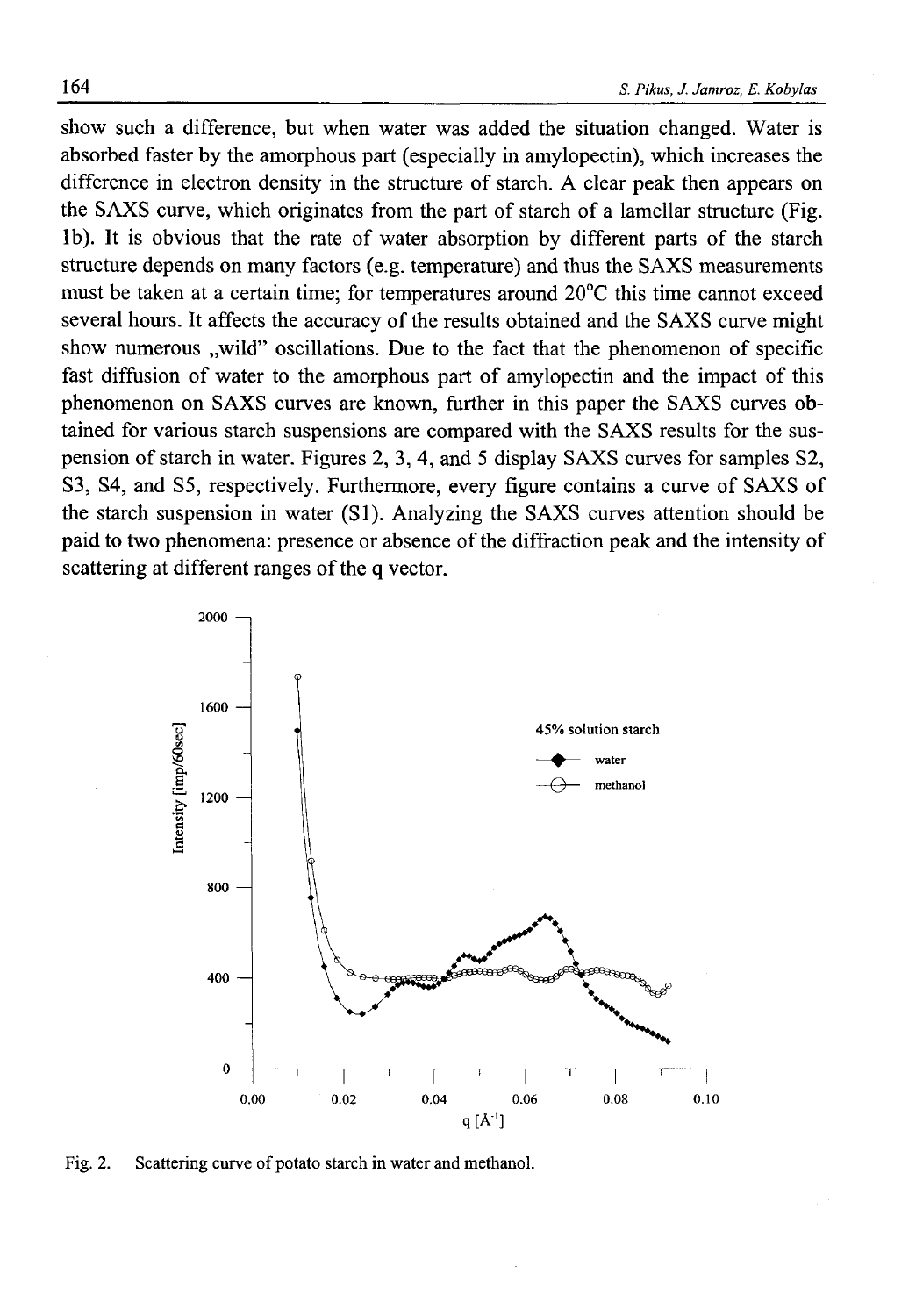

Fig. 3. Scattering curve of potato starch in water and 1 M HC1.



Fig. 4. Scattering curve of potato starch in water and 1 M NaCl.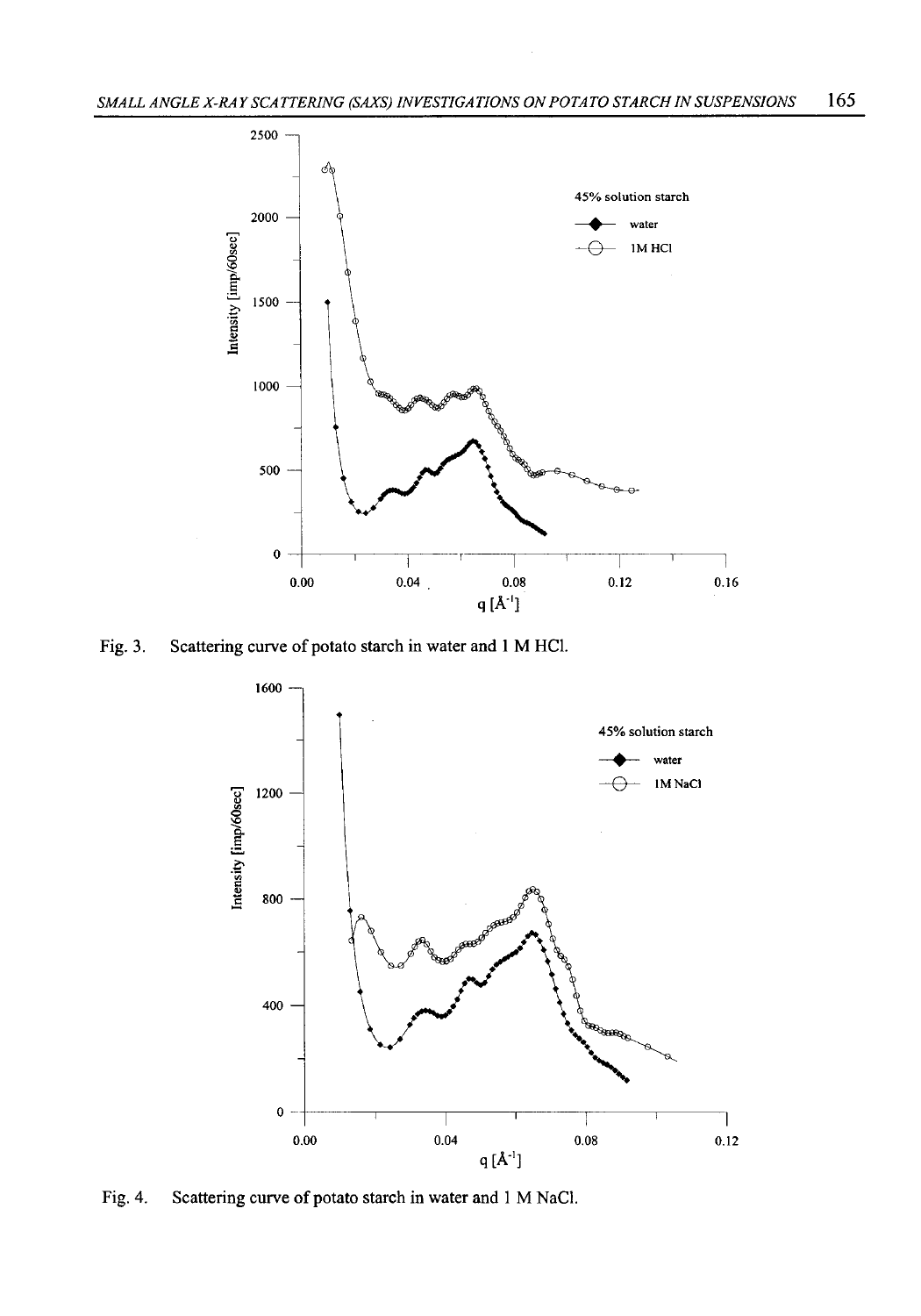

Fig. 5. Scattering curve of potato starch in water and  $0.1 M I_2$  in KI.

The curve of SAX scattering of the starch suspension in water presented in Figs. 2, 3, 4, and 5 shows a clear wide peak with a maximum at  $q = 0.063{\text -}0.065\text{\AA}^1$ . Analyzing the shape of this peak one should remember that the presented data are slit smeared type and they have not been mathematically smoothed. The curve of scattering of the starch suspension in methanol (waterless) does not show any peak. Its course is very similar to the curve of dry starch scattering. This proves the lack of the specific diffusion of methanol to the starch structure. The SAXS curve of the starch suspension in 1 M HC1 in water has a very interesting course. Theoretically one may suspect that along with the diffusion of water, there will be a diffusion of Cl' ions (they are the only ones that affect the change in electron density). Introducing Cl' ions should increase SAXS. As shown on the figure, the intensity of SAX scattering is greater. The scope of the diffraction peak is also clear, although it is less distinct than in the case of starch suspension in pure water. However, interesting is an especially high growth of scattering in the initial part of the SAXS curve. It proves that Cl' ion diffusion reached not only the amorphous part of amylopectin, but also the C region (Fig. 1), which caused scattering to greater structure objects and an increase of scattering in the initial part of the SAXS curve.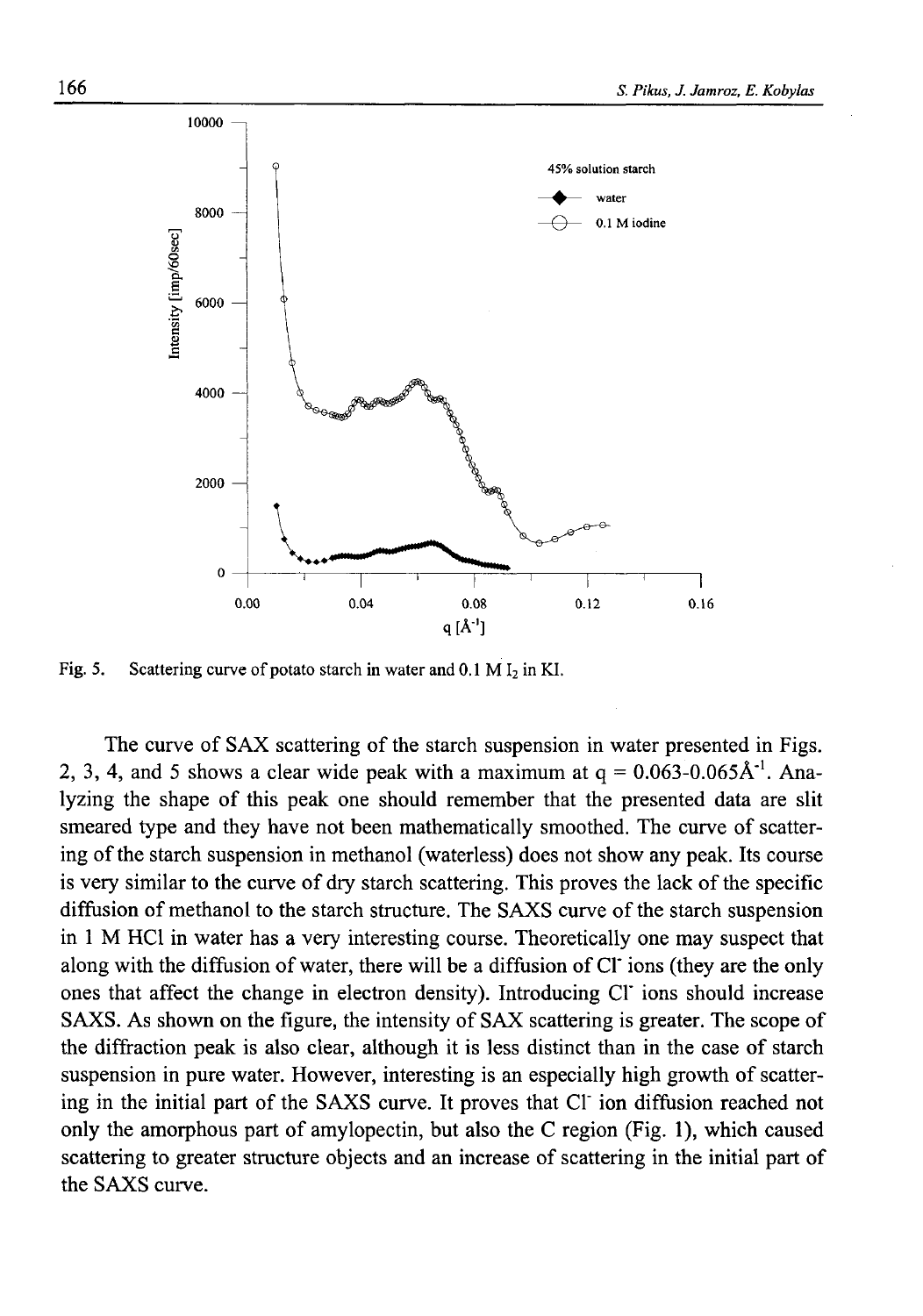The course of SAXS curves of starch suspensions in 1 M NaCl and water (Fig. 4) is very similar: both curves show clear diffraction peaks. Therefore, it can be assumed that  $Na<sup>+</sup>$  and Cl ions diffuse only in places of water diffusion. The comparison of the course of SAXS curves of starch suspensions in HCl and NaCl shows the impact of pH on the way of water diffusion to the starch structures [8]. Data presented in Fig. 5 indicate that iodine ions diffuse together with water to some parts of starch. The visible diffraction peak proves it. Scattering is much more intense that in the suspension of starch in water. It is clear, however, that in the first part of the SAXS curve, scattering is greater than for water, which can be interpreted that the solution of  $I_2$ , KI, and water do not diffuse exactly in the same way as pure water. A significant growth of SAX scattering after the introduction of iodine ions to the starch structure suggests that those ions could play the role of indicators that would better exhibit the differences in starch structure. The results presented above clearly prove that the SAXS method can be used to investigate the process of various media diffusion to the starch structure. Through investigating the shape of SAXS curves, it allows us to identify those parts of the starch structure to which specific media diffuse. At the same time it allows us to investigate the impact of various factors (pH for example) on the diffusion. Use of intense radiation from a synchrotron for obtaining SAXS curves, which means shortening the time of measurement, will allow us to investigate the kinetics of this diffusion.

#### **REFERENCES**

- [1] Wu H.C.H., Sarko A.: Carbohydrates Res., 61, 1978, 27.
- [2] Hizukuri S., Takeda Y., Maruta N., Juliano B.O.: Carbohydrates Res., 189,1989, 227.
- [3] Buléon A., Dupart F., Booy F.P., Chanzy H.D.: Carbohydr. Polym., 4, 1984, 161.
- [4] Jenkins P.J., Cameron R.E., Donald A.M.: Starch, 12, 1993,417.
- [5] Cameron R.E., Donald A.M.: Polymer, 33 (12), 1992, 2628.
- [6] Jamroz J., Pikus S.: Ital. J. Food Sci., 9,1997,205.
- [7] Pikus S., Jamroz J.: X-Ray Investigations of Polymer Structures, Proc. SPIE 3095, 1997,167.
- [8] Jenkins P.J., Donald A.M.: Starch-Starke, 49,1997, 262.

## BADANIA SKROBI W CIEKŁYM OŚRODKU METODĄ NISKOKĄTOWEGO ROZPRASZANIA PROMIENIOWANIA RENTGENOWSKIEGO (SAXS)

#### Streszczenie

Metoda niskokątowego rozpraszania promieniowania rentgenowskiego jest jedną z metod badania skrobi. Pozwala ona zobaczyć budowę skrobi, ujawniającą się jako zmiana rozkładu gęstości elektronowej. Gdy obserwacje prowadzi się w ciekłym ośrodku, zmiany rozkładu gęstości elektronowej są łatwiej